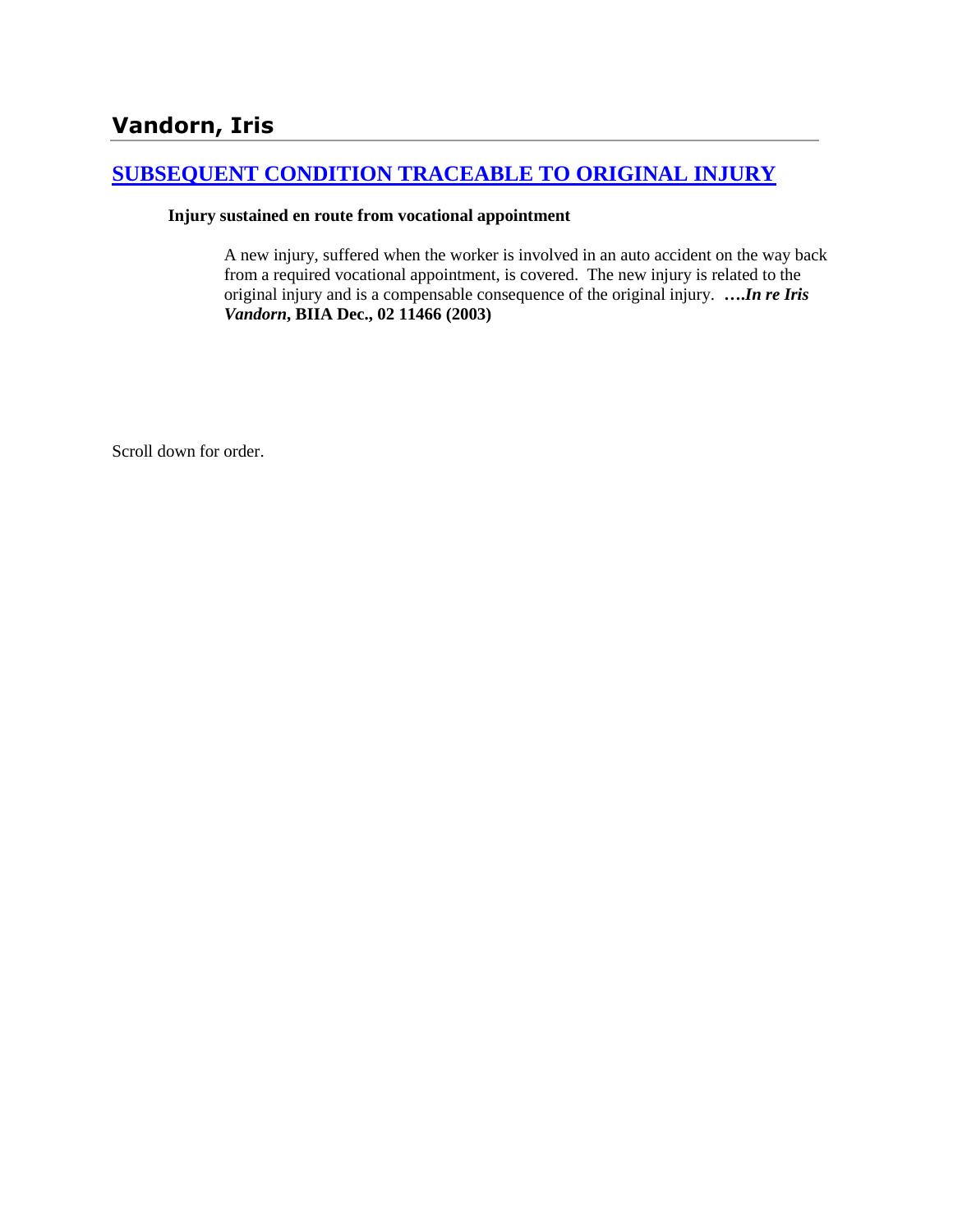# **BEFORE THE BOARD OF INDUSTRIAL INSURANCE APPEALS STATE OF WASHINGTON**

**)**

**IN RE: IRIS R. VANDORN ) DOCKET NO. 02 11466**

**CLAIM NO. P-105584 ) DECISION AND ORDER** 

APPEARANCES:

Claimant, Iris R. Vandorn, by Law Office of Charles T. Conrad, P.S., per Charles T. Conrad

Employer, North Star Enterprises, Inc., None

Department of Labor and Industries, by The Office of the Attorney General, per Carol O. Davis, Assistant

The claimant, Iris R. Vandorn, filed an appeal with the Board of Industrial Insurance Appeals on April 4, 2002, from an order of the Department of Labor and Industries dated February 6, 2002. The Department, in its order of February 6, 2002, affirmed a Department dated November 10, 1999, that determined that the claimant's March 23, 1999 automobile accident was not related to the claimant's August 22, 1994 industrial injury; and rejected all of the conditions and costs related to the March 23, 1999 automobile accident. The Department order is **REVERSED AND REMANDED.**

# **DECISION**

Pursuant to RCW 51.52.104 and RCW 51.52.106, this matter is before the Board for review and decision on a timely Petition for Review filed by the Department to a Proposed Decision and Order issued on January 2, 2003, in which the industrial appeals judge reversed and remanded the Department order dated February 6, 2002, with direction to determine that Ms. Vandorn's March 23, 1999 automobile injury was covered as a sequelae of her August 22, 1994 industrial injury; to accept the conditions caused by the March 23, 1999 automobile accident; and, to take such other and further action as is authorized or required by law.

This matter was decided by our industrial appeals judge based on the claimant's Motion for Summary Judgment and the Department's Cross-Motion for Summary Judgment. The record consists of various affidavits and exhibits, as set forth in the Proposed Decision and Order. We have reviewed the same affidavits and exhibits as set forth in the Proposed Decision and Order in reaching our decision.

1 2 3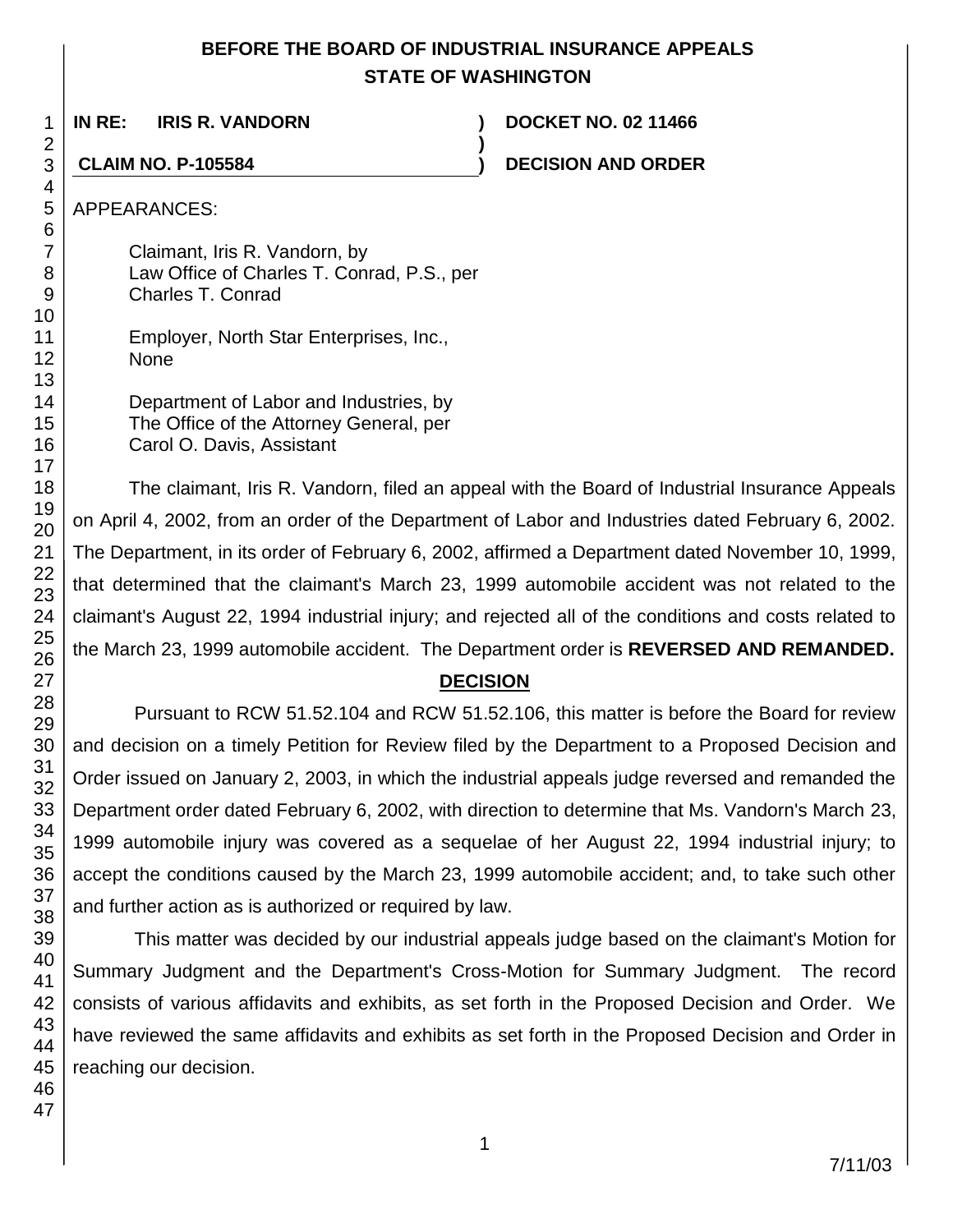The Board has reviewed the evidentiary rulings in the record of proceedings and finds that no prejudicial error was committed. The rulings are affirmed.

On August 22, 1994, Iris R. Vandorn, was injured in the course of her employment with North Star Enterprises, Inc. Ms. Vandorn filed an application for benefits with the Department of Labor and Industries, and the claim was accepted. The claim remained open through March 23, 1999, when Ms. Vandorn was injured returning from a meeting with her attorney and her vocational rehabilitation counselor. The meeting between the claimant and her vocational rehabilitation counselor took place at the office of the claimant's attorney. The meeting was held at the request of the Department as part of the administration of the claim. Ms. Vandorn was injured when her vehicle veered from its lane of travel, crossed the centerline of the roadway, and struck an on-coming bus. She sustained severe injuries as a result of this collision. The claimant seeks to have the injuries sustained in the automobile collision of March 23, 1999, accepted as a part of the original industrial injury.

In the order under appeal, the Department determined that the injuries sustained by Ms. Vandorn in the automobile accident on March 23, 1999, were not related to her earlier August 22, 1994 industrial injury. However, our industrial appeals judge, in the Proposed Decision and Order, directed the Department to accept the injuries associated with the automobile collision of March 23, 1999, as part of the original industrial injury claim. While we agree with the result reached in the Proposed Decision and Order, we have granted review in order to clarify why we believe Ms. Vandorn was covered under our industrial insurance act at the time of the automobile collision on March 23, 1999.

Our industrial appeals judge decided this case based on a "course of employment" analysis. Using this analysis, he found that Ms. Vandorn was in "travel status" in the course of her employment, and, is thus, covered as a traveling worker would be covered, citing as authority our decision in *In re Sherry L. Hayes, Dec'd*, Dckt. No. 93 1945 (April 18, 1995). We disagree with this analysis. We do not believe it is appropriate to analyze an injury in the course of the administration of the claim, using a strict course of employment analysis. Ms. Vandorn was not traveling for her employer, and was not "in the course of her employment," as that term is used in our Industrial Insurance Act on March 23, 1999, when her vehicle struck the bus. Although the definition of "course of employment" has a broad scope within our Industrial Insurance Act, we find no authority to apply the "course of employment" analysis to the facts involving Ms. Vandorn. Instead, we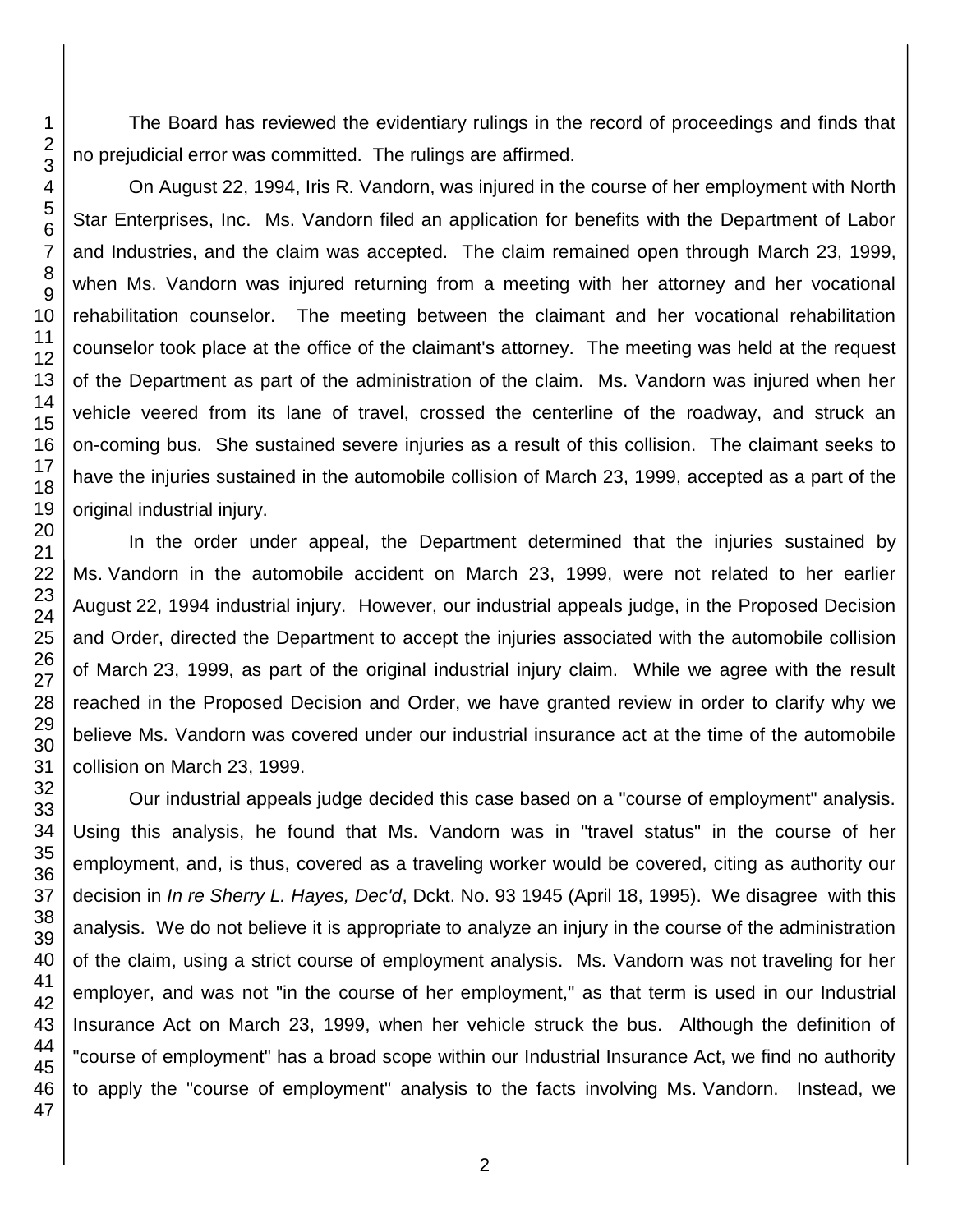believe the proper analysis to use in evaluating this claim, is to view Ms. Vandorn's injury in the automobile collision as a compensable consequence to a compensable injury.

The compensable consequence doctrine is discussed in 1 Larson's *Workers' Compensation Law*, § 10.07 (2002). The doctrine is usually applied in situations where a worker who is required to attend a medical appointment as a part of the administration of a claim, is injured on the way to or from the medical appointment. As Larson notes, the general rule is that such injuries are sufficiently causally connected to the original injury so as to be compensable consequences of the original compensable injury.

We believe the compensable consequence of a compensable injury doctrine, as set forth in Larson's discussion, is applicable to our Industrial Insurance Act. Additionally, we see no distinction between a trip to a required vocational appointment and a required medical appointment when applying this doctrine. On the facts presented in this record, we find Ms. Vandorn was covered under the Industrial Insurance Act at the time of the automobile collision of March 23, 1999, and that any injuries she sustained as result of the collision are covered under the Industrial Insurance Act as compensable consequences of a previously compensable injury.

The Department order of February 6, 2002, is reversed and this matter is remanded to the Department of Labor and Industries.

## **FINDINGS OF FACT**

1. On August 31, 1994, the claimant, Iris R. Vandorn, filed an application for benefits with the Department of Labor and Industries. She alleged that on August 22, 1994, while in the employ of North Star Enterprises, Inc., she had suffered an industrial injury to her neck, back, and hip. The Department accepted the claim. On November 10, 1999, the Department issued an order denying responsibility for injuries proximately caused by an automobile accident that occurred on March 23, 1999. In that order, the Department also paid Ms. Vandorn an award for permanent partial disability equal to Category 2 of WAC 296-20-280 for permanent dorso-lumbar and lumbosacral impairments for conditions proximately caused by the industrial injury and closed the claim with time-loss compensation as paid. On January 6, 2000, Ms. Vandorn filed her Notice of Appeal with the Board of Industrial Insurance Appeals under Docket No. 00 10257 from the Department's November 10, 1999 order. On June 20, 2000, the Board issued an Order on Agreement of Parties, including that docket number. Pursuant to that order, the Department reconsidered certain prior orders, including its order dated November 10, 1999. On February 6, 2002, the Department issued an order affirming its November 10, 1999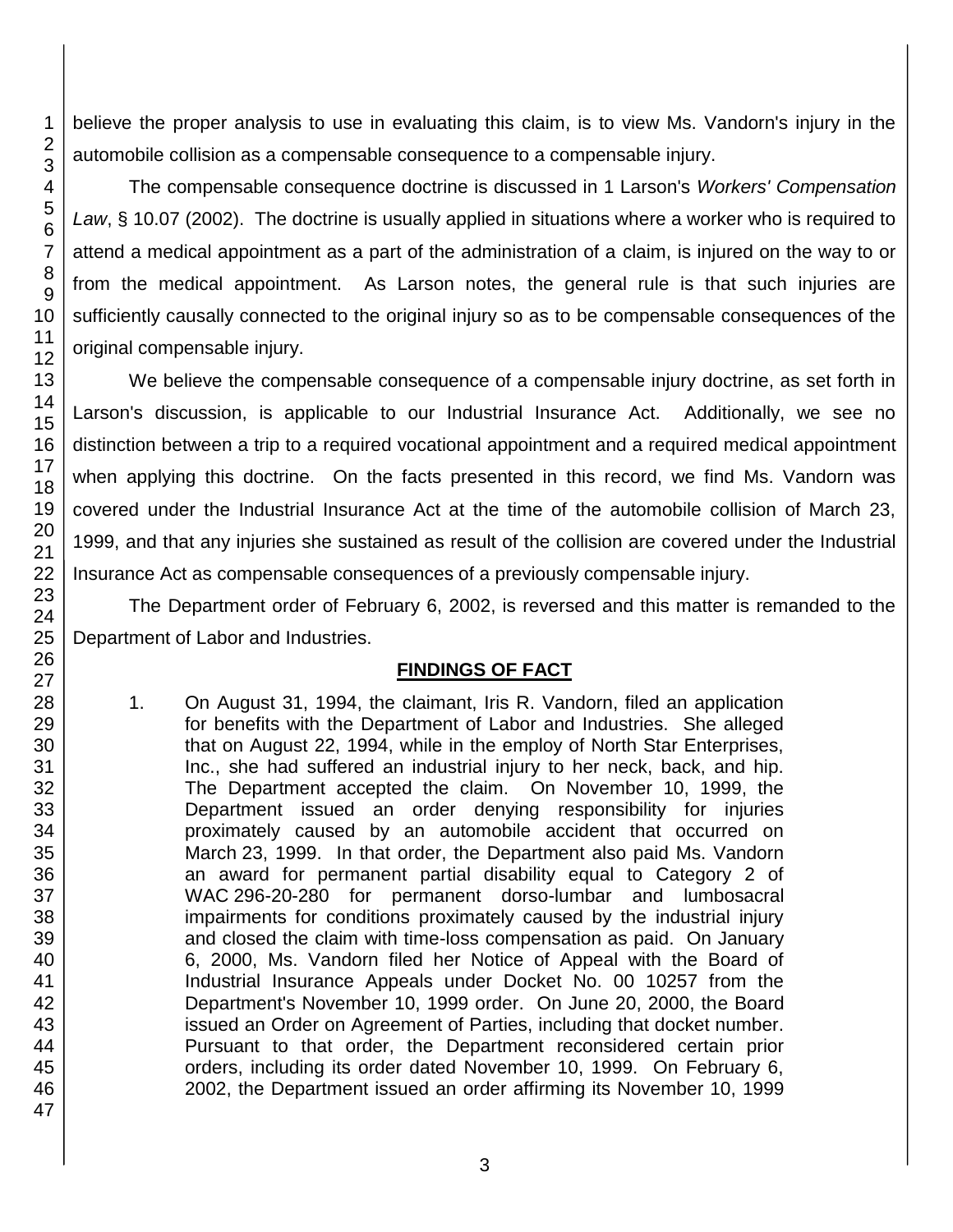order. On April 4, 2002, Ms. Vandorn filed her Notice of Appeal with the Board from that order, and on May 3, 2002, the Board issued an order granting the appeal, assigning Docket No. 02 11466, and ordering that further proceedings be held in this matter.

- 2. On August 22, 1994, the claimant, Iris R. Vandorn, was working as a flagger for North Star Enterprises, Inc., when she was struck by a vehicle and was injured. The claim was allowed as a compensable claim under Claim No. P-105584
- 3. On March 23, 1999, Iris R. Vandorn was returning from a meeting with a vocational rehabilitation counselor when the vehicle she was operating veered from its lane of travel and struck an on-coming bus. Ms. Vandorn sustained injuries proximately caused by the automobile collision.
- 4. Ms. Vandorn's meeting with the vocational rehabilitation counselor was at the direction of the Department of Labor and Industries. Additionally, the meeting was required by the Department as part of the administration of Claim No. P-105584, an allowed compensable claim.
- 5. The affidavits and exhibits submitted by the parties demonstrate that there is no genuine issue as to any material fact.

## **CONCLUSIONS OF LAW**

- 1. The Board of Industrial Insurance Appeals has jurisdiction over the parties to and the subject matter of this appeal.
- 2. The claimant is entitled to a summary disposition as a matter of law by Civil Rule 56.
- 3. On March 23, 1999, at the time of her automobile accident, Iris R. Vandorn was covered by the Industrial Insurance Act.
- 4. The order of the Department of Labor and Industries dated February 6, 2002 is incorrect and is reversed. The claim is remanded to the Department with directions to determine that Iris R. Vandorn's March 23, 1999 automobile injury was covered as a compensable consequence of her August 22, 1994 industrial injury, to accept conditions caused by the